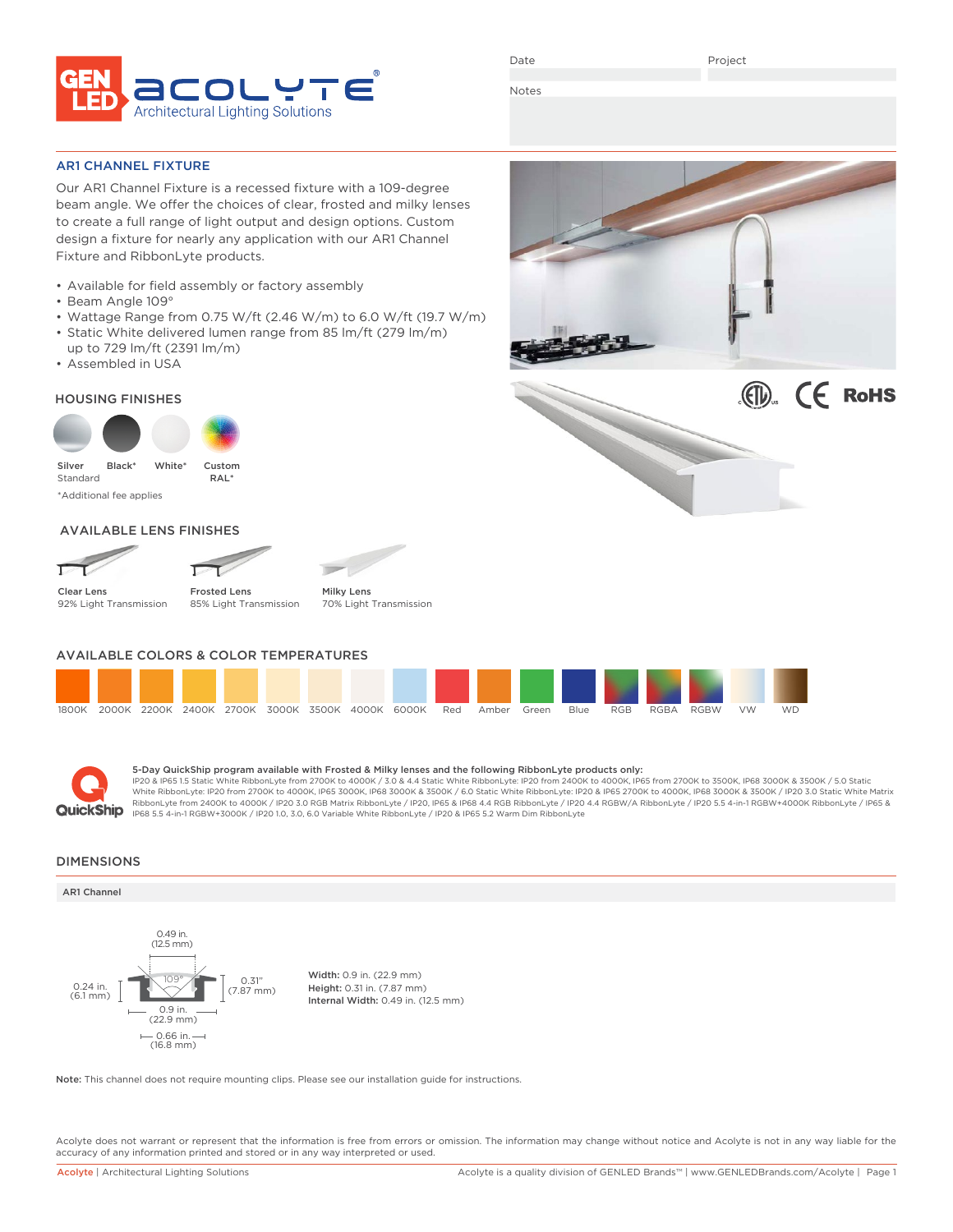

# SPECIFICATIONS

| Beam Angle                   | 109°                                                                                                                                                                                                                                                                                                                                                                                                     |
|------------------------------|----------------------------------------------------------------------------------------------------------------------------------------------------------------------------------------------------------------------------------------------------------------------------------------------------------------------------------------------------------------------------------------------------------|
| Lens Type                    | Clear Lens, Frosted Lens, Milky Lens                                                                                                                                                                                                                                                                                                                                                                     |
| Length                       | Channel is sold by the foot and cut to your exact desired length                                                                                                                                                                                                                                                                                                                                         |
| <b>Operating Voltage</b>     | <b>24V</b>                                                                                                                                                                                                                                                                                                                                                                                               |
| Dimming                      | MLV / 0-10 Volt / Lutron Hi-Lume 1% dimming LED drivers / Lutron VIVE code compliance available / ELV / DALI / DMX                                                                                                                                                                                                                                                                                       |
| <b>Operating Temperature</b> | -40° F to 158° F (-40° C to 70° C)                                                                                                                                                                                                                                                                                                                                                                       |
| Colors                       | 1800K, 2000K, 2200K, 2400K, 2700K, 3000K, 3500K, 4000K, 6000K, Red, Amber, Green, Blue, RGB, RGBW, RGBA, VW,<br>Warm Dim (1800K, 2000K, 2200K only available in IP20)                                                                                                                                                                                                                                    |
| CRI                          | 90+ CRI (Static white only)                                                                                                                                                                                                                                                                                                                                                                              |
| Lamp Life                    | L70 at 50,000 Hours                                                                                                                                                                                                                                                                                                                                                                                      |
| MacAdam Ellipses (SDCM)      | 2-Step Binning (For Static White LEDs only)                                                                                                                                                                                                                                                                                                                                                              |
| Certifications               | ETL Listed: UL 2108 Issued: 2004/02/27 Ed: 1 Rev: 2014/02/24 Low Voltage Lighting Systems<br>CSA C22.2#9.0 Issued: 1996/06/01 Ed: 1 (R2011) General Requirements for Luminaries;<br>with Gen. Inst. 1: 1997, Gen Inst. 2: 1998. ROHS compliant UL 2108 - Low Voltage Lighting Systems<br>UL 8750 - Light Emitting Diode (LED) Equipment for Use in Lighting Products UL 1598 / CSA 250.0-08 - Luminaires |

Acolyte does not warrant or represent that the information is free from errors or omission. The information may change without notice and Acolyte is not in any way liable for the accuracy of any information printed and stored or in any way interpreted or used.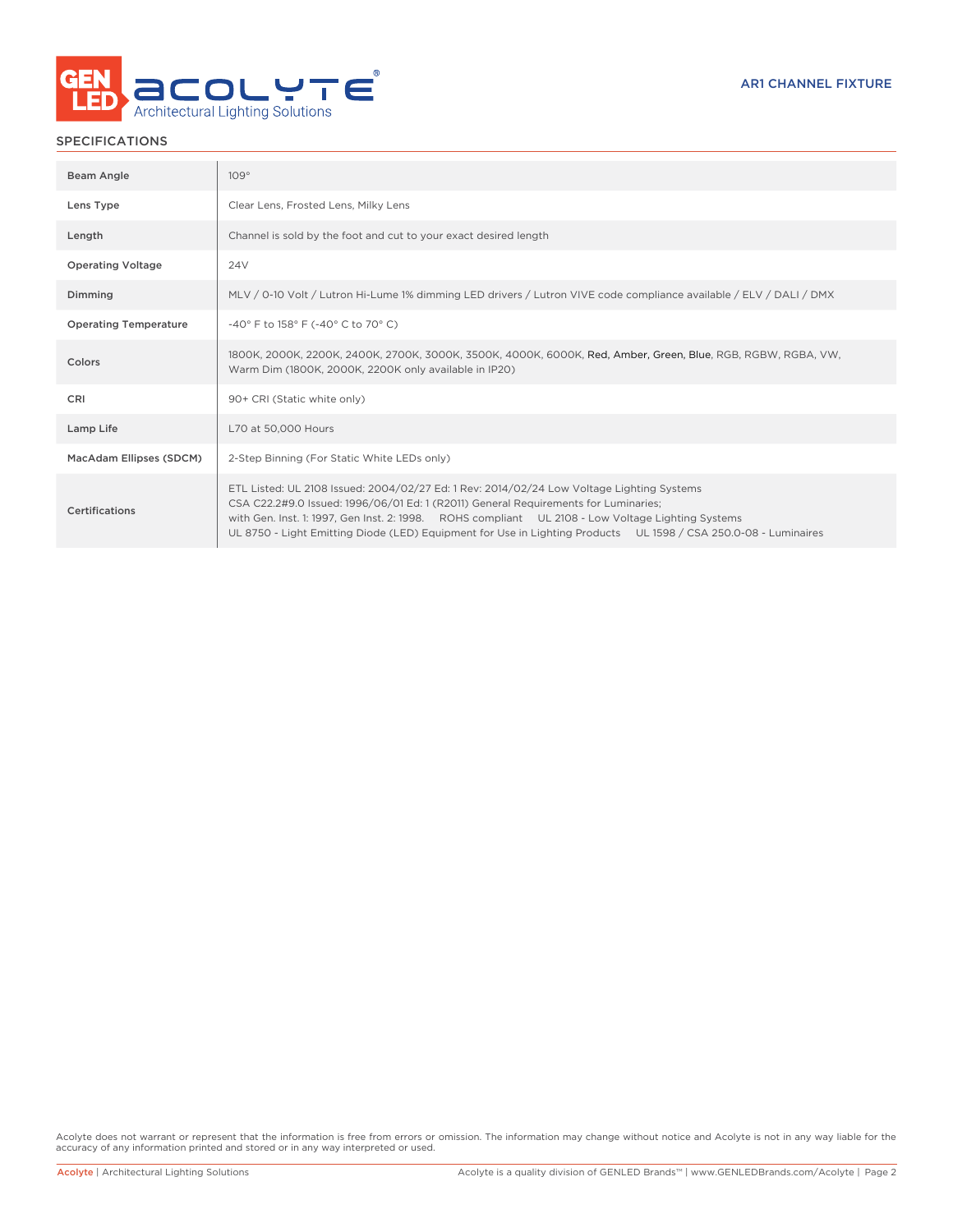

# CHANNEL LENS HOUSING COLOR **STEP 1 Complete Channel Part Number**

| CHAR1                      |                         |                        |
|----------------------------|-------------------------|------------------------|
| <b>CHAR1 - AR1 Channel</b> | $C$ - Clear Lens*       | SV - Silver (default)  |
|                            | <b>F</b> - Frosted Lens | <b>BK</b> - Black      |
|                            | $A = A + 11$            | $3.4.71.1$ $3.4.71.74$ |

 $F = B K - B R$ M - Milky Lens WH - White \* Clear lens is the default option if not specified. Consult factory for custom colors

# **STEP 2 Complete RibbonLyte Part Number**

| CATEGORY                                                   | <b>CRI</b>                                                             | <b>RIBBON TYPE &amp; IP RATING</b>  |                                                  |                                                        |
|------------------------------------------------------------|------------------------------------------------------------------------|-------------------------------------|--------------------------------------------------|--------------------------------------------------------|
| <b>RB</b>                                                  |                                                                        |                                     |                                                  |                                                        |
| RB - RibbonLyte                                            | <b>0</b> - Static Color, Color Changing                                | SWS220 - Static White Series 2 IP20 |                                                  | RGBWA20 - RGBW/A IP20                                  |
|                                                            | 90 - 90+ CRI Static White                                              | SWS265 - Static White Series 2 IP65 |                                                  | RGBWA65 - RGBW/A IP65                                  |
|                                                            |                                                                        | SCS220 - Static Color Series 2 IP20 |                                                  | VWS220 - VW Series 2 IP20                              |
|                                                            |                                                                        | SCS265 - Static Color Series 2 IP65 |                                                  | VWS265 - VW Series 2 IP65                              |
|                                                            | NOTE: To ensure waterproofing standards are met.                       | <b>RGB20 - RGB IP20</b>             |                                                  | WD20 - Warm Dim IP20                                   |
|                                                            | IP65 RibbonLyte can NOT be cut in the field.                           | RGB65 - RGB IP65                    |                                                  | WD65 - Warm Dim IP65                                   |
| <b>WATTAGE</b>                                             |                                                                        |                                     | COLOR                                            |                                                        |
|                                                            |                                                                        |                                     |                                                  |                                                        |
|                                                            | 0.75 - 0.75 W/ft (2.46 W/m - Static White, Static Color)               |                                     | 18 - 1800K<br>RGB - Red, Green, Blue             |                                                        |
| 1.0 - 1.0 W/ft $(3.3 \text{ W/m} - \text{Variable White})$ |                                                                        |                                     | $20 - 2000K$<br>RGB30 - Red. Green. Blue + 3000K |                                                        |
|                                                            | 1.5 - 1.5 W/ft $(4.9 \text{ W/m}$ - Static White, Static Color)        |                                     | 22 - 2200K                                       | <b>RGB40</b> - Red, Green, Blue + 4000K (5.5W only)    |
|                                                            | 2.2 - 2.2 W/ft (7.2 W/m - Static White, Static Color, RGB)             |                                     | 24 - 2400K                                       | RGB60 - Red, Green, Blue + 6000K                       |
|                                                            | 3.0 - 3.0 W/ft (9.8 W/m - Static White, Static Color, Variable White)  |                                     | 27 - 2700K                                       | RGBA - Red, Green, Blue + Amber                        |
|                                                            | 4.4 - 4.4 W/ft (14.4 W/m - Static White, Static Color, RGB, RGBW/RGBA) |                                     | 30 - 3000K                                       | <b>VW</b> - Variable White                             |
|                                                            | 5.0 - 5.0 W/ft (16.4 W/m - Static White, Static Color)                 |                                     | 35 - 3500K                                       | 2920 - Warm Dim 2900K-2000K (IP20)                     |
| 5.2 - 5.2 W/ft (17.1 W/m - Warm Dim)                       |                                                                        |                                     | 40 - 4000K                                       | 2721 - Warm Dim 2900K-2000K (IP65)                     |
| 5.5 - 5.5 W/ft (18.0 W/m - RGBW/RGBA)                      |                                                                        |                                     | 60 - 6000K                                       | $Z$ - Undecided**                                      |
|                                                            | 6.0 - 6.0 W/ft (19.7 W/m - Static White, Static Color, Variable White) |                                     | R - Red                                          | ** For quotes only. Must be chosen before final order. |
|                                                            |                                                                        |                                     | A - Amber                                        |                                                        |
|                                                            |                                                                        |                                     | G - Green                                        |                                                        |

B - Blue

**1.** (Default) **2. 3. 4.** CONNECTION OPTIONS (See diagrams on the right) Custom Length (ft.)  $\blacksquare$  clear lo. 1 - End Feed Bare Wire Connection 4 - End Feed with IP67 Male Coupler Wire Length for 1, 2, 3: Wire Length for 4: Standard 12 in. / Standard 12 in. / Custom up to 20 feet 2 - Back Feed Bare Wire Connection 5 - Soldered Daisy Chain **5. 6.** 3 - Side Feed Bare Wire Connection 6 - Daisy Chain With IP67 Couplers Ш Wire Length for 5: Standard 3 in. / Custom up to 3 feet Wire Length for 6: Standard 3 in. / Custom up to 18 in.

# **STEP 3 Complete Assembly Option & Length**

ASSEMBLY OPTION LENGTH (Standard factory assembled length up to 78 in. / 2 m)

- FI Field Assembly
- FA Factory Assembly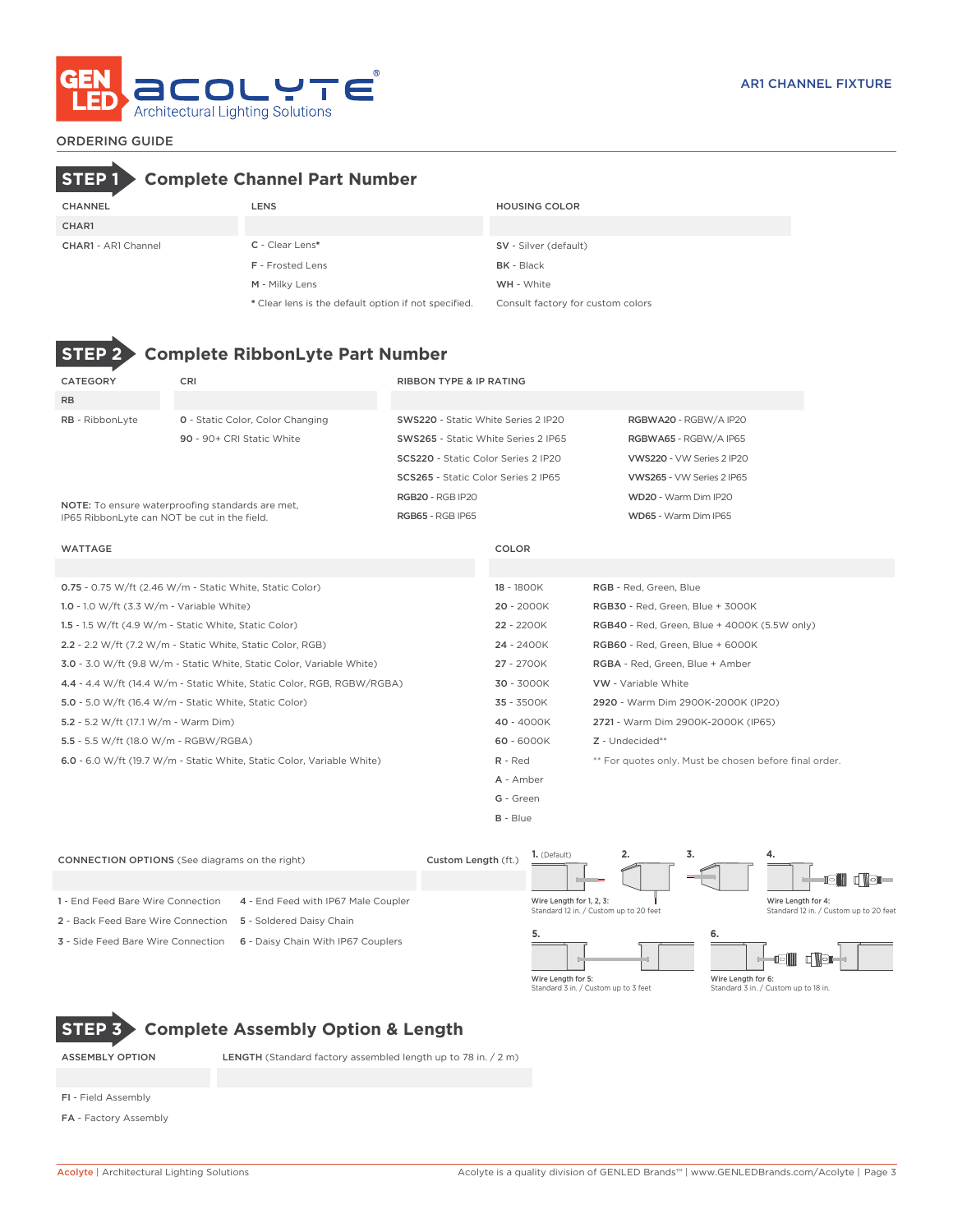

# RIBBONLYTE SPECIFICATIONS & COMPATIBILITY

| Available<br>Wattages | Cuttable<br>Length            | LED<br>Pitch                    | Color<br>Temp. | Im/W<br>without       | <b>Delivered Lumens</b><br>with Clear Lens           | <b>Delivered Lumens</b><br>with Frosted Lens       | <b>Delivered Lumens</b><br>with Milky Lens | Max<br>Length                                        | Compatible<br>with Channel  |              |      |  |  |  |  |  |  |  |  |  |  |  |  |  |  |  |       |     |                        |                        |                          |  |  |
|-----------------------|-------------------------------|---------------------------------|----------------|-----------------------|------------------------------------------------------|----------------------------------------------------|--------------------------------------------|------------------------------------------------------|-----------------------------|--------------|------|--|--|--|--|--|--|--|--|--|--|--|--|--|--|--|-------|-----|------------------------|------------------------|--------------------------|--|--|
|                       |                               |                                 |                | Lens                  |                                                      |                                                    |                                            |                                                      | <b>IP20</b>                 | IP65         | IP68 |  |  |  |  |  |  |  |  |  |  |  |  |  |  |  |       |     |                        |                        |                          |  |  |
|                       |                               | 1800K                           | 84             | 58 lm/ft (190.3 lm/m) | 53.6 lm/ft (175.8 lm/m)                              | 44.1 lm/ft (144.6 lm/m)                            |                                            |                                                      |                             |              |      |  |  |  |  |  |  |  |  |  |  |  |  |  |  |  |       |     |                        |                        |                          |  |  |
|                       |                               |                                 | 2000K          | 99                    | 68.3 lm/ft (224 lm/m)                                | 63.1 lm/ft (207 lm/m)                              | 52 lm/ft (170.6 lm/m)                      |                                                      |                             |              |      |  |  |  |  |  |  |  |  |  |  |  |  |  |  |  |       |     |                        |                        |                          |  |  |
|                       |                               |                                 | 2200K          | 109                   | 75.2 lm/ft (246.7 lm/m)                              | 69.5 lm/ft (228 lm/m)                              | 57.2 lm/ft (187.6 lm/m)                    | IP20:                                                |                             |              |      |  |  |  |  |  |  |  |  |  |  |  |  |  |  |  |       |     |                        |                        |                          |  |  |
| 0.75 Static           | 1.97 in.                      | 48 LEDs/ft                      | 2400K          | 113                   | 78 lm/ft (255.8 lm/m)                                | 72.0 lm/ft (236.2 lm/m)                            | 59.3 lm/ft (194.5 lm/m)                    | 49 ft<br>(15 m)                                      |                             |              |      |  |  |  |  |  |  |  |  |  |  |  |  |  |  |  |       |     |                        |                        |                          |  |  |
| White<br>Series 2     | $(50$ mm $)$                  | $(160$ LEDs/m)                  | 2700K          | 123                   | 84.9 lm/ft (278.5 lm/m)                              | 78.4 lm/ft (257.2 lm/m)                            | 64.6 lm/ft (211.9 lm/m)                    | IP65:                                                | ✓                           | ✓            |      |  |  |  |  |  |  |  |  |  |  |  |  |  |  |  |       |     |                        |                        |                          |  |  |
|                       |                               |                                 | 3000K          | 123                   | 84.9 lm/ft (278.5 lm/m)                              | 78.4 lm/ft (257.2 lm/m)                            | 64.6 lm/ft (211.9 lm/m)                    | 32.8 ft<br>$(10 \text{ m})$                          |                             |              |      |  |  |  |  |  |  |  |  |  |  |  |  |  |  |  |       |     |                        |                        |                          |  |  |
|                       |                               |                                 | 3500K          | 130                   | 89.7 lm/ft (294.2 lm/m)                              | 82.9 lm/ft (272 lm/m)                              | 68.3 lm/ft (224 lm/m)                      |                                                      |                             |              |      |  |  |  |  |  |  |  |  |  |  |  |  |  |  |  |       |     |                        |                        |                          |  |  |
|                       |                               |                                 | 4000K          | 134                   | 92.5 lm/ft (303.4 lm/m)                              | 85.4 lm/ft (280.1 lm/m)                            | 70.4 lm/ft (230.9 lm/m)                    |                                                      |                             |              |      |  |  |  |  |  |  |  |  |  |  |  |  |  |  |  |       |     |                        |                        |                          |  |  |
|                       |                               |                                 | 6000K          | 131                   | 90.4 lm/ft (296.5 lm/m)                              | 83.5 lm/ft (273.9 lm/m)                            | 68.8 lm/ft (225.7 lm/m)                    |                                                      |                             |              |      |  |  |  |  |  |  |  |  |  |  |  |  |  |  |  |       |     |                        |                        |                          |  |  |
|                       |                               |                                 | 1800K          | 84                    | 115.9 lm/ft (380.2 lm/m)                             | 107.1 lm/ft (351.3 lm/m)                           | 88.2 lm/ft (289.3 lm/m)                    |                                                      |                             |              |      |  |  |  |  |  |  |  |  |  |  |  |  |  |  |  |       |     |                        |                        |                          |  |  |
|                       |                               |                                 | 2000K          | 98                    | 135.2 lm/ft (443.5 lm/m)                             | 125 lm/ft (410 lm/m)                               | 102.9 lm/ft (337.5 lm/m)                   |                                                      |                             |              |      |  |  |  |  |  |  |  |  |  |  |  |  |  |  |  |       |     |                        |                        |                          |  |  |
|                       |                               |                                 | 2200K          | 109                   | 150.4 lm/ft (493.3 lm/m)                             | 139 lm/ft (455.9 lm/m)                             | 114.5 lm/ft (375.6 lm/m)                   | IP20:                                                |                             |              |      |  |  |  |  |  |  |  |  |  |  |  |  |  |  |  |       |     |                        |                        |                          |  |  |
| 1.5 Static            | 1.97 in.                      | 48 LEDs/ft                      | 2400K          | 113                   | 155.9 lm/ft (511.4 lm/m)                             | 144.1 lm/ft (472.6 lm/m)                           | 118.7 lm/ft (389.3 lm/m)                   | 49 ft<br>(15 m)                                      |                             |              |      |  |  |  |  |  |  |  |  |  |  |  |  |  |  |  |       |     |                        |                        |                          |  |  |
| White<br>Series 2     | $(50$ mm $)$                  | (160 LEDs/m)                    | 2700K          | 123                   | 169.7 lm/ft (556.6 lm/m)                             | 156.8 lm/ft (514.3 lm/m)                           | 129.2 lm/ft (423.8 lm/m)                   | IP65:                                                | $\checkmark$                | $\checkmark$ |      |  |  |  |  |  |  |  |  |  |  |  |  |  |  |  |       |     |                        |                        |                          |  |  |
|                       |                               |                                 | 3000K          | 123                   | 169.7 lm/ft (556.6 lm/m)                             | 156.8 lm/ft (514.3 lm/m)                           | 129.2 lm/ft (423.8 lm/m)                   | 32.8 ft<br>$(10 \text{ m})$                          |                             |              |      |  |  |  |  |  |  |  |  |  |  |  |  |  |  |  |       |     |                        |                        |                          |  |  |
|                       |                               |                                 | 3500K          | 129                   | 178 lm/ft (583.8 lm/m)                               | 164.5 lm/ft (539.6 lm/m)                           | 135.5 lm/ft (444.4 lm/m)                   |                                                      |                             |              |      |  |  |  |  |  |  |  |  |  |  |  |  |  |  |  |       |     |                        |                        |                          |  |  |
|                       |                               |                                 | 4000K          | 134                   | 184.9 lm/ft (606.5 lm/m)                             | 170.9 lm/ft (560.6 lm/m)                           | 140.7 lm/ft (461.5 lm/m)                   |                                                      |                             |              |      |  |  |  |  |  |  |  |  |  |  |  |  |  |  |  |       |     |                        |                        |                          |  |  |
|                       |                               |                                 | 6000K          | 131                   | 180.8 lm/ft (593 lm/m)                               | 167 lm/ft (547.8 lm/m)                             | 137.6 lm/ft (451.3 lm/m)                   |                                                      |                             |              |      |  |  |  |  |  |  |  |  |  |  |  |  |  |  |  |       |     |                        |                        |                          |  |  |
|                       |                               | 1800K                           | 83             | 168 lm/ft (551 lm/m)  | 155.2 lm/ft (509.1 lm/m)                             | 127.8 lm/ft (419.2 lm/m)                           |                                            |                                                      |                             |              |      |  |  |  |  |  |  |  |  |  |  |  |  |  |  |  |       |     |                        |                        |                          |  |  |
|                       |                               | 48 LEDs/ft<br>$(160$ LEDs/m)    | 2000K          | 96                    | 194.3 lm/ft (637.3 lm/m)                             | 179.5 lm/ft (588.8 lm/m)                           | 147.8 lm/ft (484.8 lm/m)                   |                                                      | $\checkmark$                | $\checkmark$ |      |  |  |  |  |  |  |  |  |  |  |  |  |  |  |  |       |     |                        |                        |                          |  |  |
|                       |                               |                                 | 2200K          | 106                   | 214.5 lm/ft (703.6 lm/m)                             | 198.2 lm/ft (650.1 lm/m)                           | 163.2 lm/ft (535.3 lm/m)                   | IP20:<br>42 ft                                       |                             |              |      |  |  |  |  |  |  |  |  |  |  |  |  |  |  |  |       |     |                        |                        |                          |  |  |
| 2.2 Static<br>White   | 1.97 in.<br>$(50$ mm $)$      |                                 | 2400K<br>2700K | 111<br>120            | 224.7 lm/ft (737 lm/m)                               | 207.6 lm/ft (680.9 lm/m)                           | 170.9 lm/ft (560.6 lm/m)                   | (12.8 m)                                             |                             |              |      |  |  |  |  |  |  |  |  |  |  |  |  |  |  |  |       |     |                        |                        |                          |  |  |
| Series 2              |                               |                                 | 3000K          | 122                   | 242.9 lm/ft (796.7 lm/m)<br>246.9 lm/ft (809.8 lm/m) | 224.4 lm/ft (736 lm/m)<br>228.1 lm/ft (748.2 lm/m) | 184.8 lm/ft (606.1 lm/m)                   | IP65:                                                |                             |              |      |  |  |  |  |  |  |  |  |  |  |  |  |  |  |  |       |     |                        |                        |                          |  |  |
|                       |                               |                                 |                | 3500K                 | 127                                                  | 257 lm/ft (843 lm/m)                               | 237.5 lm/ft (779 lm/m)                     | 187.9 lm/ft (616.3 lm/m)<br>195.6 lm/ft (641.6 lm/m) | 32.8 ft<br>$(10 \text{ m})$ |              |      |  |  |  |  |  |  |  |  |  |  |  |  |  |  |  |       |     |                        |                        |                          |  |  |
|                       |                               |                                 |                |                       |                                                      |                                                    |                                            |                                                      |                             |              |      |  |  |  |  |  |  |  |  |  |  |  |  |  |  |  | 4000K | 133 | 269.2 lm/ft (883 lm/m) | 248.7 lm/ft (779 lm/m) | 204.8 lm/ft (671.7 lm/m) |  |  |
|                       |                               |                                 | 6000K          | 128                   | 259.1 lm/ft (849.8 lm/m)                             | 239.4 lm/ft (785.2 lm/m)                           | 197.1 lm/ft (646.5 lm/m)                   |                                                      |                             |              |      |  |  |  |  |  |  |  |  |  |  |  |  |  |  |  |       |     |                        |                        |                          |  |  |
|                       |                               |                                 | 2400K          | 109.8                 | 303.1 lm/ft (994.1 lm/m)                             | 280.1 lm/ft (918.6 lm/m)                           | 230.6 lm/ft (756.5 lm/m)                   |                                                      |                             |              |      |  |  |  |  |  |  |  |  |  |  |  |  |  |  |  |       |     |                        |                        |                          |  |  |
|                       |                               |                                 | 2700K          | 122.9                 | 339.6 lm/ft (1114 lm/m)                              | 313.5 lm/ft (1028.1 lm/m)                          | 258.1 lm/ft (846.7 lm/m)                   | IP20:                                                |                             |              |      |  |  |  |  |  |  |  |  |  |  |  |  |  |  |  |       |     |                        |                        |                          |  |  |
| 3.0 Static            |                               |                                 | 3000K          | 130                   | 359.1 lm/ft (1177.9 lm/m)                            | 331.4 lm/ft (1087.1 lm/m)                          | 273 lm/ft (895.3 lm/m)                     | 36 ft<br>(11 m)                                      |                             |              |      |  |  |  |  |  |  |  |  |  |  |  |  |  |  |  |       |     |                        |                        |                          |  |  |
| White                 | 1.97 in.<br>$(50 \text{ mm})$ | 48 LEDs/ft<br>$(160$ LEDs/m $)$ | 3500K          | 133                   | 367.5 lm/ft (1205.3 lm/m)                            | 339.2 lm/ft (1112.4 lm/m)                          | 279.3 lm/ft (916.1 lm/m)                   | IP65:                                                | $\checkmark$                | $\checkmark$ |      |  |  |  |  |  |  |  |  |  |  |  |  |  |  |  |       |     |                        |                        |                          |  |  |
| Series 2              |                               |                                 | 4000K          | 133                   | 367.5 lm/ft (1205.3 lm/m)                            | 339.2 lm/ft (1112.4 lm/m)                          | 279.3 lm/ft (916.1 lm/m)                   | 32.8 ft<br>(10 m)                                    |                             |              |      |  |  |  |  |  |  |  |  |  |  |  |  |  |  |  |       |     |                        |                        |                          |  |  |
|                       |                               |                                 | 6000K          | 127                   | 350.8 lm/ft (1150.5 lm/m)                            | 323.7 lm/ft (1061.8 lm/m)                          | 266.6 lm/ft (874.5 lm/m)                   |                                                      |                             |              |      |  |  |  |  |  |  |  |  |  |  |  |  |  |  |  |       |     |                        |                        |                          |  |  |
|                       |                               |                                 | 2400K          | 109                   | 441.2 lm/ft (1447 lm/m)                              | 407.7 lm/ft (1337.1 lm/m)                          | 335.7 lm/ft (1101.2 lm/m)                  |                                                      |                             |              |      |  |  |  |  |  |  |  |  |  |  |  |  |  |  |  |       |     |                        |                        |                          |  |  |
|                       |                               |                                 | 2700K          | 122                   | 494.4 lm/ft (1621.6 lm/m)                            | 456.3 lm/ft (1496.6 lm/m)                          | 375.8 lm/ft (1232.5 lm/m)                  |                                                      |                             |              |      |  |  |  |  |  |  |  |  |  |  |  |  |  |  |  |       |     |                        |                        |                          |  |  |
| 4.4 Static            |                               |                                 | 3000K          | 129                   | 522.8 lm/ft (1714.7 lm/m)                            | 482.5 lm/ft (1582.5 lm/m)                          | 397.3 lm/ft (1303.2 lm/m)                  |                                                      |                             |              |      |  |  |  |  |  |  |  |  |  |  |  |  |  |  |  |       |     |                        |                        |                          |  |  |
| White<br>Series 2     | 1.97 in.<br>$(50$ mm $)$      | 48 LEDs/ft<br>(160 LEDs/m)      | 3500K          | 132                   | 534.9 lm/ft (1754.5 lm/m)                            | 493.7 lm/ft (1619.3 lm/m)                          | 406.6 lm/ft (1333.5 lm/m)                  | 28 ft 4 in.<br>(8.64 m)                              | $\checkmark$                | ✓            |      |  |  |  |  |  |  |  |  |  |  |  |  |  |  |  |       |     |                        |                        |                          |  |  |
|                       |                               |                                 | 4000K          | 132                   | 534.9 lm/ft (1754.5 lm/m)                            | 493.7 lm/ft (1619.3 lm/m)                          | 406.6 lm/ft (1333.5 lm/m)                  |                                                      |                             |              |      |  |  |  |  |  |  |  |  |  |  |  |  |  |  |  |       |     |                        |                        |                          |  |  |
|                       |                               |                                 | 6000K          | 126                   | 510.6 lm/ft (1674.8 lm/m)                            | 471.2 lm/ft (1545.7 lm/m)                          | 388.1 lm/ft (1272.9 lm/m)                  |                                                      |                             |              |      |  |  |  |  |  |  |  |  |  |  |  |  |  |  |  |       |     |                        |                        |                          |  |  |
|                       |                               |                                 | 2400K          | 109.8                 | 505.1 lm/ft (1656.8 lm/m)                            | 466.8 lm/ft (1531 lm/m)                            | 384.4 lm/ft (1260.8 lm/m)                  |                                                      |                             |              |      |  |  |  |  |  |  |  |  |  |  |  |  |  |  |  |       |     |                        |                        |                          |  |  |
|                       |                               |                                 | 2700K          | 122.9                 | 566.1 lm/ft (1856.7 lm/m)                            | 522.4 lm/ft (1713.6 lm/m)                          | 430.2 lm/ft (1411.2 lm/m)                  | IP20:                                                |                             |              |      |  |  |  |  |  |  |  |  |  |  |  |  |  |  |  |       |     |                        |                        |                          |  |  |
| 5.0 Static            | 1.4 in.                       | 68 LEDs/ft                      | 3000K          | 130                   | 598.5 lm/ft (1963.2 lm/m)                            | 552.4 lm/ft (1811.9 lm/m)                          | 454.9 lm/ft (1492.1 lm/m)                  | 33 ft 4 in.<br>(10.1 m)                              |                             |              |      |  |  |  |  |  |  |  |  |  |  |  |  |  |  |  |       |     |                        |                        |                          |  |  |
| White<br>Series 2     | $(35.7 \, \text{mm})$         | (224 LEDs/m)                    | 3500K          | 133                   | 612.5 lm/ft (2008.9 lm/m)                            | 565.3 lm/ft (1854 lm/m)                            | 465.5 lm/ft (1526.8 lm/m)                  | IP65:                                                | $\checkmark$                | $\checkmark$ |      |  |  |  |  |  |  |  |  |  |  |  |  |  |  |  |       |     |                        |                        |                          |  |  |
|                       |                               |                                 | 4000K          | 133                   | 612.5 lm/ft (2008.9 lm/m)                            | 565.3 lm/ft (1854 lm/m)                            | 465.5 lm/ft (1526.8 lm/m)                  | 32.8 ft<br>(10 m)                                    |                             |              |      |  |  |  |  |  |  |  |  |  |  |  |  |  |  |  |       |     |                        |                        |                          |  |  |
|                       |                               |                                 | 6000K          | 127                   | 584.6 lm/ft (1917.6 lm/m)                            | 539.6 lm/ft (1769.7 lm/m)                          | 444.3 lm/ft (1457.4 lm/m)                  |                                                      |                             |              |      |  |  |  |  |  |  |  |  |  |  |  |  |  |  |  |       |     |                        |                        |                          |  |  |
|                       |                               |                                 |                |                       |                                                      |                                                    |                                            |                                                      |                             |              |      |  |  |  |  |  |  |  |  |  |  |  |  |  |  |  |       |     |                        |                        |                          |  |  |

Acolyte | Architectural Lighting Solutions **Acolyte is a quality division of GENLED Brands™** | www.GENLEDBrands.com/Acolyte | Page 4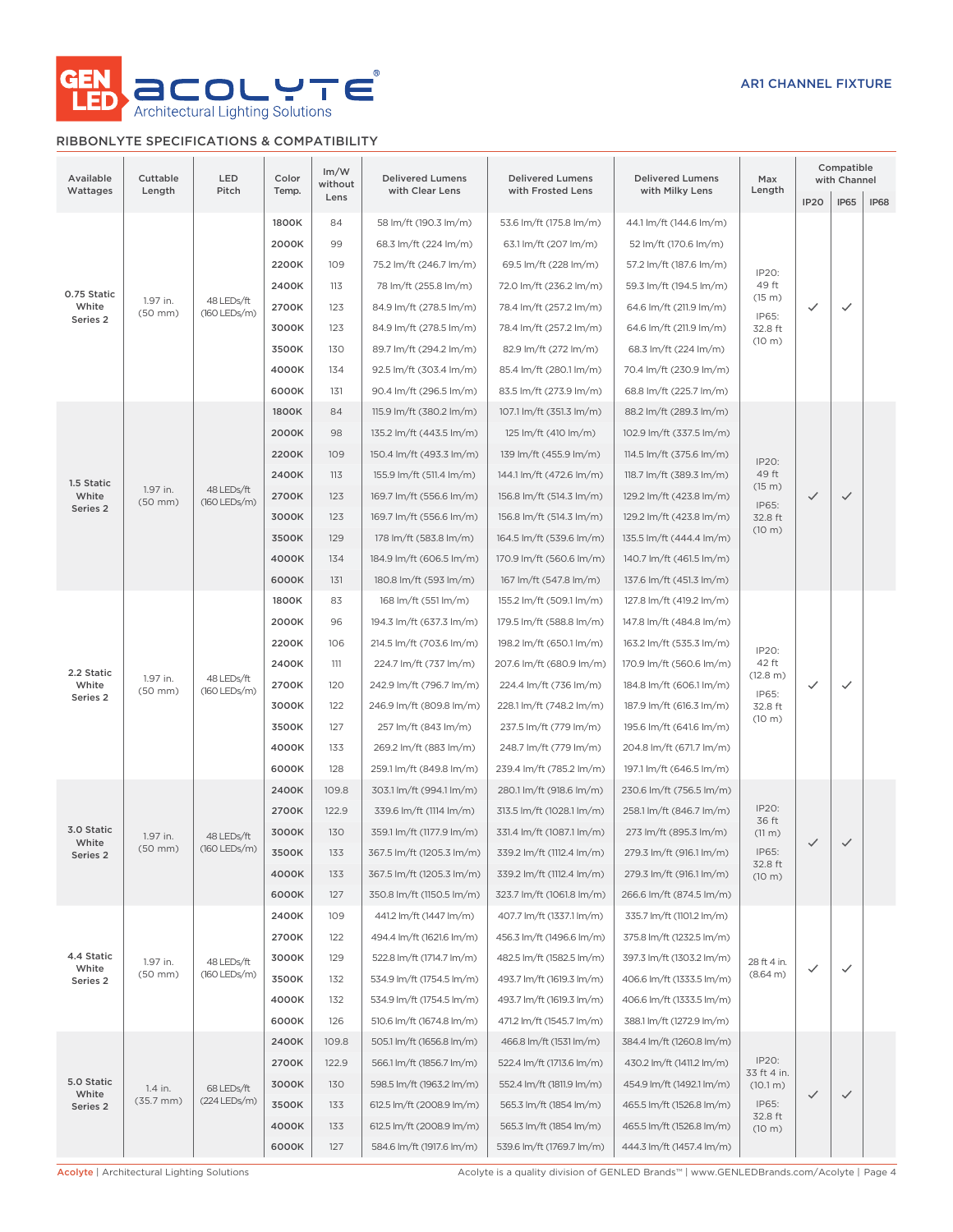

# RIBBONLYTE SPECIFICATIONS & COMPATIBILITY

| Available<br>Wattages                | Cuttable<br>Length       | LED<br>Pitch               | Color<br>Temp.                                     | Im/W<br>without | <b>Delivered Lumens</b><br>with Clear Lens | <b>Delivered Lumens</b><br>with Frosted Lens | <b>Delivered Lumens</b><br>with Milky Lens | Max<br>Length            |                     | Compatible<br>with Channel |                  |                         |                         |                         |                        |                   |              |              |     |      |                          |                          |                             |  |  |  |             |      |                         |                         |                            |         |              |              |  |  |  |  |       |       |                           |                           |                             |       |  |  |  |
|--------------------------------------|--------------------------|----------------------------|----------------------------------------------------|-----------------|--------------------------------------------|----------------------------------------------|--------------------------------------------|--------------------------|---------------------|----------------------------|------------------|-------------------------|-------------------------|-------------------------|------------------------|-------------------|--------------|--------------|-----|------|--------------------------|--------------------------|-----------------------------|--|--|--|-------------|------|-------------------------|-------------------------|----------------------------|---------|--------------|--------------|--|--|--|--|-------|-------|---------------------------|---------------------------|-----------------------------|-------|--|--|--|
|                                      |                          |                            |                                                    | Lens            |                                            |                                              |                                            |                          | IP <sub>20</sub>    | <b>IP65</b>                | <b>IP68</b>      |                         |                         |                         |                        |                   |              |              |     |      |                          |                          |                             |  |  |  |             |      |                         |                         |                            |         |              |              |  |  |  |  |       |       |                           |                           |                             |       |  |  |  |
|                                      |                          |                            | 2400K                                              | 109             | 601.6 lm/ft (1973.2 lm/m)                  | 555.9 lm/ft (1823.4 lm/m)                    | 457.8 lm/ft (1501.6 lm/m)                  |                          |                     |                            |                  |                         |                         |                         |                        |                   |              |              |     |      |                          |                          |                             |  |  |  |             |      |                         |                         |                            |         |              |              |  |  |  |  |       |       |                           |                           |                             |       |  |  |  |
|                                      |                          |                            | 2700K                                              | 122             | 674.2 lm/ft (2211.3 lm/m)                  | 622.2 lm/ft (2040.8 lm/m)                    | 512.4 lm/ft (1680.7 lm/m)                  |                          |                     |                            |                  |                         |                         |                         |                        |                   |              |              |     |      |                          |                          |                             |  |  |  |             |      |                         |                         |                            |         |              |              |  |  |  |  |       |       |                           |                           |                             |       |  |  |  |
| 6.0 Static<br>White                  | 1.4 in.                  | 68 LEDs/ft                 | 3000K                                              | 129             | 712.9 lm/ft (2338.2 lm/m)                  | 657.9 lm/ft (2157.9 lm/m)                    | 541.8 lm/ft (1777.1 lm/m)                  | 28 ft                    | ✓                   | $\checkmark$               |                  |                         |                         |                         |                        |                   |              |              |     |      |                          |                          |                             |  |  |  |             |      |                         |                         |                            |         |              |              |  |  |  |  |       |       |                           |                           |                             |       |  |  |  |
| Series 2                             | $(35.7$ mm $)$           | (224 LEDs/m)               | 3500K                                              | 132             | 729.4 lm/ft (2392.5 lm/m)                  | 673.2 lm/ft (2208.1 lm/m)                    | 554.4 lm/ft (1818.4 lm/m)                  | (8.5 m)                  |                     |                            |                  |                         |                         |                         |                        |                   |              |              |     |      |                          |                          |                             |  |  |  |             |      |                         |                         |                            |         |              |              |  |  |  |  |       |       |                           |                           |                             |       |  |  |  |
|                                      |                          |                            | 4000K                                              | 132             | 612.5 lm/ft (2008.9 lm/m)                  | 673.2 lm/ft (2208.1 lm/m)                    | 554.4 lm/ft (1818.4 lm/m)                  |                          |                     |                            |                  |                         |                         |                         |                        |                   |              |              |     |      |                          |                          |                             |  |  |  |             |      |                         |                         |                            |         |              |              |  |  |  |  |       |       |                           |                           |                             |       |  |  |  |
|                                      |                          |                            | 6000K                                              | 126             | 696.3 lm/ft (2283.8 lm/m)                  | 642.6 lm/ft (2107.7 lm/m)                    | 529.2 lm/ft (1735.8 lm/m)                  |                          |                     |                            |                  |                         |                         |                         |                        |                   |              |              |     |      |                          |                          |                             |  |  |  |             |      |                         |                         |                            |         |              |              |  |  |  |  |       |       |                           |                           |                             |       |  |  |  |
|                                      |                          |                            | Red                                                | 41              | 28 lm/ft (93 lm/m)                         | 26 lm/ft (86 lm/m)                           | 22 lm/ft (70.6 lm/m)                       | IP20:<br>49 ft           |                     |                            |                  |                         |                         |                         |                        |                   |              |              |     |      |                          |                          |                             |  |  |  |             |      |                         |                         |                            |         |              |              |  |  |  |  |       |       |                           |                           |                             |       |  |  |  |
| 0.75 Static<br>Color                 | 1.97 in.                 | 48 LEDs/ft                 | Green                                              | 175             | 121 lm/ft (396 lm/m)                       | 112 lm/ft (366 lm/m)                         | 92 lm/ft (301.4 lm/m)                      | (15 m)                   | $\checkmark$        | $\checkmark$               |                  |                         |                         |                         |                        |                   |              |              |     |      |                          |                          |                             |  |  |  |             |      |                         |                         |                            |         |              |              |  |  |  |  |       |       |                           |                           |                             |       |  |  |  |
| Series <sub>2</sub>                  | $(50$ mm $)$             | (160 LEDs/m)               | <b>Blue</b>                                        | 19              | 13 $Im/ft$ (43 $Im/m$ )                    | $12 \, \text{Im/ft}$ (40 $\text{Im/m}$ )     | 10 lm/ft (32.7 lm/m)                       | IP65:<br>32.8 ft         |                     |                            |                  |                         |                         |                         |                        |                   |              |              |     |      |                          |                          |                             |  |  |  |             |      |                         |                         |                            |         |              |              |  |  |  |  |       |       |                           |                           |                             |       |  |  |  |
|                                      |                          |                            | Amber                                              | 34              | 23 lm/ft (77 lm/m)                         | 22 lm/ft (71 lm/m)                           | 18 lm/ft (58.6 lm/m)                       | (10 m)                   |                     |                            |                  |                         |                         |                         |                        |                   |              |              |     |      |                          |                          |                             |  |  |  |             |      |                         |                         |                            |         |              |              |  |  |  |  |       |       |                           |                           |                             |       |  |  |  |
|                                      |                          |                            | Red                                                | 42              | 58 lm/ft (190 lm/m)                        | 54 lm/ft (176 lm/m)                          | 44 lm/ft (144.7 lm/m)                      | IP20:<br>49 ft           |                     |                            |                  |                         |                         |                         |                        |                   |              |              |     |      |                          |                          |                             |  |  |  |             |      |                         |                         |                            |         |              |              |  |  |  |  |       |       |                           |                           |                             |       |  |  |  |
| 1.5 Static<br>Color                  | 1.97 in.                 | 48 LEDs/ft                 | Green                                              | 160             | 221 lm/ft (724 lm/m)                       | 204 lm/ft (669 lm/m)                         | 168 lm/ft (551.1 lm/m)                     | (15 m)                   | $\checkmark$        | $\checkmark$               |                  |                         |                         |                         |                        |                   |              |              |     |      |                          |                          |                             |  |  |  |             |      |                         |                         |                            |         |              |              |  |  |  |  |       |       |                           |                           |                             |       |  |  |  |
| Series <sub>2</sub>                  | $(50$ mm $)$             | (160 LEDs/m)               | <b>Blue</b>                                        | 18              | 25 lm/ft (81 lm/m)                         | 23 lm/ft (75 lm/m)                           | 19 lm/ft (62 lm/m)                         | IP65:<br>32.8 ft         |                     |                            |                  |                         |                         |                         |                        |                   |              |              |     |      |                          |                          |                             |  |  |  |             |      |                         |                         |                            |         |              |              |  |  |  |  |       |       |                           |                           |                             |       |  |  |  |
|                                      |                          |                            | Amber                                              | 34              | 47 lm/ft (154 lm/m)                        | 43 lm/ft (142 lm/m)                          | 36 lm/ft (117.1 lm/m)                      | (10 m)                   |                     |                            |                  |                         |                         |                         |                        |                   |              |              |     |      |                          |                          |                             |  |  |  |             |      |                         |                         |                            |         |              |              |  |  |  |  |       |       |                           |                           |                             |       |  |  |  |
|                                      |                          |                            | Red                                                | 42              | 85 lm/ft (279 lm/m)                        | 79 lm/ft (258 lm/m)                          | 65 lm/ft (212.2 lm/m)                      | IP20:                    |                     |                            |                  |                         |                         |                         |                        |                   |              |              |     |      |                          |                          |                             |  |  |  |             |      |                         |                         |                            |         |              |              |  |  |  |  |       |       |                           |                           |                             |       |  |  |  |
| 2.2 Static<br>Color                  | 1.97 in.                 | 48 LEDs/ft<br>(160 LEDs/m) |                                                    |                 |                                            |                                              |                                            |                          |                     |                            | Green            | 145                     | 293 lm/ft (963 lm/m)    | 271 lm/ft (889 lm/m)    | 223 lm/ft (732.4 lm/m) | 42 ft<br>(12.8 m) | $\checkmark$ | $\checkmark$ |     |      |                          |                          |                             |  |  |  |             |      |                         |                         |                            |         |              |              |  |  |  |  |       |       |                           |                           |                             |       |  |  |  |
| Series <sub>2</sub>                  | $(50$ mm $)$             |                            |                                                    |                 |                                            | <b>Blue</b>                                  | 18                                         | 36 lm/ft (119 lm/m)      | 34 lm/ft (110 lm/m) | 28 lm/ft (90.9 lm/m)       | IP65:<br>32.8 ft |                         |                         |                         |                        |                   |              |              |     |      |                          |                          |                             |  |  |  |             |      |                         |                         |                            |         |              |              |  |  |  |  |       |       |                           |                           |                             |       |  |  |  |
|                                      |                          |                            | Amber                                              | 33              | 67 lm/ft (219 lm/m)                        | 62 lm/ft (202 lm/m)                          | 51 lm/ft (166.7 lm/m)                      | (10 m)                   |                     |                            |                  |                         |                         |                         |                        |                   |              |              |     |      |                          |                          |                             |  |  |  |             |      |                         |                         |                            |         |              |              |  |  |  |  |       |       |                           |                           |                             |       |  |  |  |
|                                      |                          |                            |                                                    | Red             | 40.0                                       | 110.4 lm/ft (362.1 lm/m)                     | 102.0 lm/ft (334.6 lm/m)                   | 84.0 lm/ft (275.52 lm/m) |                     |                            |                  |                         |                         |                         |                        |                   |              |              |     |      |                          |                          |                             |  |  |  |             |      |                         |                         |                            |         |              |              |  |  |  |  |       |       |                           |                           |                             |       |  |  |  |
| 3.0 Static                           | 1.97 in.                 | 48 LEDs/ft                 | Green                                              | 127.0           | 350.9 lm/ft (1151.0 lm/m)                  | 323.9 lm/ft (1062.2 lm/m)                    | 266.7 lm/ft (874.776 lm/m)                 | 32.8 ft                  |                     |                            |                  |                         |                         |                         |                        |                   |              |              |     |      |                          |                          |                             |  |  |  |             |      |                         |                         |                            |         |              |              |  |  |  |  |       |       |                           |                           |                             |       |  |  |  |
| Color<br>Series 2                    | $(50$ mm $)$             | (160 LEDs/m)               |                                                    |                 |                                            |                                              |                                            |                          |                     | <b>Blue</b>                | 25.0             | 69.1 lm/ft (226.6 lm/m) | 63.8 lm/ft (209.1 lm/m) | 52.5 lm/ft (172.2 lm/m) | (10 m)                 | ✓                 | $\checkmark$ |              |     |      |                          |                          |                             |  |  |  |             |      |                         |                         |                            |         |              |              |  |  |  |  |       |       |                           |                           |                             |       |  |  |  |
|                                      |                          |                            | Amber                                              | 29.0            | 80.1 lm/ft (262.8 lm/m)                    | 74.0 lm/ft (242.6 lm/m)                      | 60.9 lm/ft (199.752 lm/m)                  |                          |                     |                            |                  |                         |                         |                         |                        |                   |              |              |     |      |                          |                          |                             |  |  |  |             |      |                         |                         |                            |         |              |              |  |  |  |  |       |       |                           |                           |                             |       |  |  |  |
|                                      |                          |                            |                                                    |                 |                                            |                                              |                                            |                          |                     |                            |                  |                         |                         |                         |                        |                   |              |              | Red | 38.0 | 153.8 lm/ft (504.5 lm/m) | 142.1 lm/ft (466.2 lm/m) | 117.0 lm/ft (383.8912 lm/m) |  |  |  |             |      |                         |                         |                            |         |              |              |  |  |  |  |       |       |                           |                           |                             |       |  |  |  |
| 4.4 Static                           | 1.97 in.                 | 48 LEDs/ft<br>(160 LEDs/m) |                                                    |                 |                                            |                                              |                                            |                          |                     |                            |                  |                         |                         |                         |                        |                   |              |              |     |      |                          |                          |                             |  |  |  |             |      |                         |                         |                            |         |              |              |  |  |  |  | Green | 117.0 | 474.1 lm/ft (1555.1 lm/m) | 437.6 lm/ft (1435.3 lm/m) | 360.4 lm/ft (1181.981 lm/m) | 29 ft |  |  |  |
| Color<br>Series <sub>2</sub>         | $(50$ mm $)$             |                            |                                                    |                 |                                            |                                              |                                            |                          |                     |                            |                  |                         |                         |                         |                        |                   |              |              |     |      |                          |                          |                             |  |  |  | <b>Blue</b> | 24.0 | 97.3 lm/ft (319.0 lm/m) | 89.8 lm/ft (294.4 lm/m) | 73.9 lm/ft (242.4576 lm/m) | (8.8 m) | $\checkmark$ | $\checkmark$ |  |  |  |  |       |       |                           |                           |                             |       |  |  |  |
|                                      |                          |                            | Amber                                              | 25.0            | 101.3 lm/ft (332.2 lm/m)                   | 93.5 lm/ft (306.7 lm/m)                      | 77.0 lm/ft (252.56 lm/m)                   |                          |                     |                            |                  |                         |                         |                         |                        |                   |              |              |     |      |                          |                          |                             |  |  |  |             |      |                         |                         |                            |         |              |              |  |  |  |  |       |       |                           |                           |                             |       |  |  |  |
|                                      |                          |                            | Red                                                | 37.0            | 170.2 lm/ft (558.2 lm/m)                   | 157.3 lm/ft (515.8 lm/m)                     | 129.5 lm/ft (424.76 lm/m)                  |                          |                     |                            |                  |                         |                         |                         |                        |                   |              |              |     |      |                          |                          |                             |  |  |  |             |      |                         |                         |                            |         |              |              |  |  |  |  |       |       |                           |                           |                             |       |  |  |  |
| 5.0 Static                           | 1.4 in.                  | 68 LEDs/ft                 | Green                                              | 116.0           | 534.2 lm/ft (1752.1 lm/m)                  | 493.0 lm/ft (1617.0 lm/m)                    | 406.0 lm/ft (1331.68 lm/m)                 | 30 ft                    |                     |                            |                  |                         |                         |                         |                        |                   |              |              |     |      |                          |                          |                             |  |  |  |             |      |                         |                         |                            |         |              |              |  |  |  |  |       |       |                           |                           |                             |       |  |  |  |
| Color<br>Series 2                    | $(35.7$ mm $)$           | (224 LEDs/m)               | <b>Blue</b>                                        | 24.0            | 110.5 lm/ft (362.5 lm/m)                   | 102.0 lm/ft (334.6 lm/m)                     | 84.0 lm/ft (275.52 lm/m)                   | $(9.14 \text{ m})$       | ✓                   | $\checkmark$               |                  |                         |                         |                         |                        |                   |              |              |     |      |                          |                          |                             |  |  |  |             |      |                         |                         |                            |         |              |              |  |  |  |  |       |       |                           |                           |                             |       |  |  |  |
|                                      |                          |                            | Amber                                              | 26.0            | 119.7 lm/ft (392.7 lm/m)                   | 110.5 lm/ft (362.4 lm/m)                     | 91.0 lm/ft (298.48 lm/m)                   |                          |                     |                            |                  |                         |                         |                         |                        |                   |              |              |     |      |                          |                          |                             |  |  |  |             |      |                         |                         |                            |         |              |              |  |  |  |  |       |       |                           |                           |                             |       |  |  |  |
|                                      |                          |                            | Red                                                | 37.0            | 204.2 lm/ft (669.8 lm/m)                   | 188.7 lm/ft (618.9 lm/m)                     | 155.4 lm/ft (509.712 lm/m)                 |                          |                     |                            |                  |                         |                         |                         |                        |                   |              |              |     |      |                          |                          |                             |  |  |  |             |      |                         |                         |                            |         |              |              |  |  |  |  |       |       |                           |                           |                             |       |  |  |  |
| 6.0 Static                           | 1.4 in.                  | 68 LEDs/ft                 | Green                                              | 113.0           | 624.4 lm/ft (2048.2 lm/m)                  | 576.3 lm/ft (1890.3 lm/m)                    | 474.6 lm/ft (1556.688 lm/m)                | 28 ft                    |                     |                            |                  |                         |                         |                         |                        |                   |              |              |     |      |                          |                          |                             |  |  |  |             |      |                         |                         |                            |         |              |              |  |  |  |  |       |       |                           |                           |                             |       |  |  |  |
| Color<br>Series 2                    | $(35.7$ mm $)$           | (224 LEDs/m)               | <b>Blue</b>                                        | 23.0            | 127.1 lm/ft (416.9 lm/m)                   | 117.3 lm/ft (384.8 lm/m)                     | 96.6 lm/ft (316.9 lm/m)                    | (8.5 m)                  | $\checkmark$        | $\checkmark$               |                  |                         |                         |                         |                        |                   |              |              |     |      |                          |                          |                             |  |  |  |             |      |                         |                         |                            |         |              |              |  |  |  |  |       |       |                           |                           |                             |       |  |  |  |
|                                      |                          |                            | Amber                                              | 24.0            | 132.6 lm/ft (435.0 lm/m)                   | 122.4 lm/ft (401.6 lm/m)                     | 100.8 lm/ft (330.7 lm/m)                   |                          |                     |                            |                  |                         |                         |                         |                        |                   |              |              |     |      |                          |                          |                             |  |  |  |             |      |                         |                         |                            |         |              |              |  |  |  |  |       |       |                           |                           |                             |       |  |  |  |
| 1.0<br>Variable<br>White<br>Series 2 | 1.97 in.<br>$(50$ mm $)$ | 42 LEDs/ft<br>(140 LEDs/m) | 2000K<br>$\begin{array}{c} + \end{array}$<br>6500K | 85.0            | 78.2 lm/ft (257 lm/m)                      | 72.3 lm/ft (237 lm/m)                        | 60 lm/ft (200 lm/m)                        | 32.8 ft<br>(10 m)        | $\checkmark$        | $\checkmark$               |                  |                         |                         |                         |                        |                   |              |              |     |      |                          |                          |                             |  |  |  |             |      |                         |                         |                            |         |              |              |  |  |  |  |       |       |                           |                           |                             |       |  |  |  |
| 3.0<br>Variable<br>White<br>Series 2 | 1.97 in.<br>$(50$ mm $)$ | 42 LEDs/ft<br>(140 LEDs/m) | 2000K<br>$\begin{array}{c} + \end{array}$<br>6500K | 80.0            | 220.8 lm/ft (725 lm/m)                     | 205.0 lm/ft (670 lm/m)                       | 168.0 lm/ft (551.2 lm/m)                   | 32.8 ft<br>(10 m)        | $\checkmark$        | $\checkmark$               |                  |                         |                         |                         |                        |                   |              |              |     |      |                          |                          |                             |  |  |  |             |      |                         |                         |                            |         |              |              |  |  |  |  |       |       |                           |                           |                             |       |  |  |  |
| 6.0<br>Variable<br>White<br>Series 2 | 1.97 in.<br>$(50$ mm $)$ | 42 LEDs/ft<br>(140 LEDs/m) | 2000K<br>$\ddot{}$<br>6500K                        | 75.0            | 415 lm/ft (1,362 lm/m)                     | 382.5 lm/ft (1255 lm/m)                      | 315.0 lm/ft (1033.5 lm/m)                  | 32.8 ft<br>(10 m)        | ✓                   | $\checkmark$               |                  |                         |                         |                         |                        |                   |              |              |     |      |                          |                          |                             |  |  |  |             |      |                         |                         |                            |         |              |              |  |  |  |  |       |       |                           |                           |                             |       |  |  |  |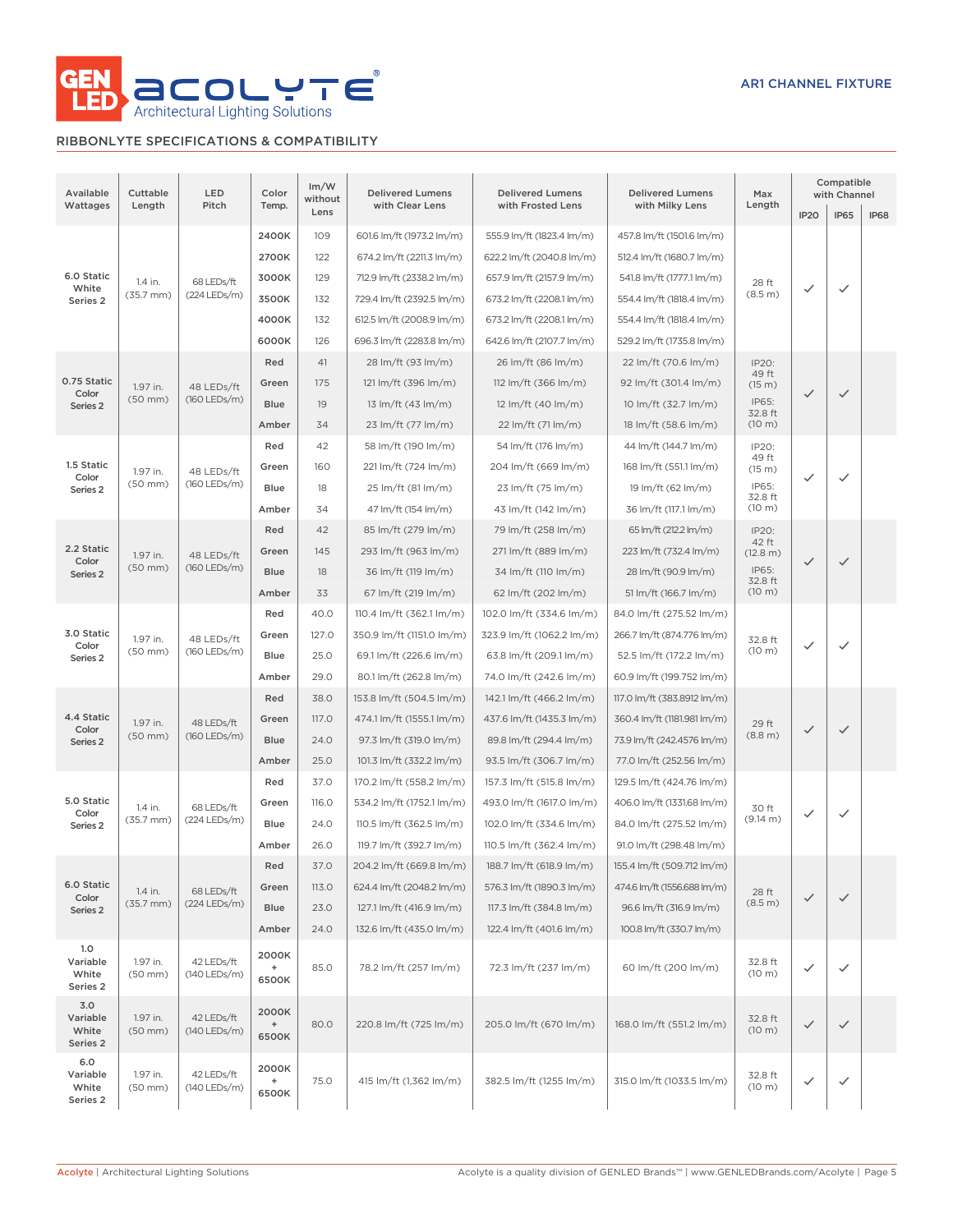

# RIBBONLYTE SPECIFICATIONS & COMPATIBILITY

| Available                   | Cuttable                           | <b>LED</b><br>Color         |                           | Im/W<br>without | <b>Delivered Lumens</b>                                                  | <b>Delivered Lumens</b>                                                                        | <b>Delivered Lumens</b>                      | Max                                | Compatible<br>with Channel |              |             |
|-----------------------------|------------------------------------|-----------------------------|---------------------------|-----------------|--------------------------------------------------------------------------|------------------------------------------------------------------------------------------------|----------------------------------------------|------------------------------------|----------------------------|--------------|-------------|
| Wattages                    | Length                             | Pitch                       | Temp.                     | Lens            | with Clear Lens                                                          | with Frosted Lens                                                                              | with Milky Lens                              | Length                             | IP <sub>20</sub>           | <b>IP65</b>  | <b>IP68</b> |
| 2.2 RGB                     | 6.55 in.<br>$(166.4 \, \text{mm})$ | 9 LEDs/ft<br>$(30$ LEDs/m)  | <b>RGB</b>                | 37              | 74.9 lm/ft (245.6 lm/m)                                                  | 69.7 lm/ft (228.65 lm/m)<br>All LEDs at 100%                                                   | 57.4 lm/ft (188.3 lm/m)<br>All LEDs at 100%  | 19 ft 7.9 in.<br>(6 <sub>m</sub> ) | $\checkmark$               | $\checkmark$ |             |
| 4.4 RGB                     | 3.94 in.<br>$(100 \, \text{mm})$   | 18 LEDs/ft<br>$(60$ LEDs/m) | <b>RGB</b>                | 37              | 149.8 lm/ft (491.3 lm/m)                                                 | 115.5 lm/ft (378.7 lm/m)<br>140.25 lm/ft (459.85 lm/m)<br>All LEDs at 100%<br>All LEDs at 100% |                                              | 19 ft 7.9 in.<br>(6 <sub>m</sub> ) | $\checkmark$               | $\checkmark$ |             |
| 4.4<br><b>RGBW</b>          | 6.55 in<br>$(166.4 \, \text{mm})$  | 18 LEDs/ft<br>$(60$ LEDs/m) | <b>RGBW</b>               | 65              | 243.95 lm/ft (799.85 lm/m)<br>263.1 lm/ft (863 lm/m)<br>All LEDs at 100% |                                                                                                | 200.9 lm/ft (658.7 lm/m)<br>All LEDs at 100% | 19 ft 7.9 in.<br>(6 <sub>m</sub> ) | $\checkmark$               | $\checkmark$ |             |
| 4.4 RGBA                    | 6.55 in.<br>$(166.4 \, \text{mm})$ | 18 LEDs/ft<br>$(60$ LEDs/m) | <b>RGBA</b>               | 33              | 133.6 lm/ft (438.1 lm/m)                                                 | 243.95 lm/ft (799.85 lm/m)<br>All LEDs at 100%                                                 | 200.9 lm/ft (658.7 lm/m)<br>All LEDs at 100% | 19 ft 7.9 in.<br>(6 <sub>m</sub> ) | $\checkmark$               | $\checkmark$ |             |
| $5.54$ -in-1<br><b>RGBW</b> | 3.94 in.<br>$(100 \, \text{mm})$   | 18 LEDs/ft<br>$(60$ LEDs/m) | <b>RGBW</b>               | 51              | 305 lm/ft (1000.3 lm/m)                                                  | 237.15 lm/ft (777.75 lm/m)<br>All LEDs at 100%                                                 | 195.3 lm/ft (640.5 lm/m)<br>All LEDs at 100% | 19 ft 7.9 in.<br>(6 <sub>m</sub> ) | ✓                          | $\checkmark$ |             |
| $5.54$ -in-1<br><b>RGBA</b> | 3.94 in.<br>$(100 \, \text{mm})$   | 18 LEDs/ft<br>$(60$ LEDs/m) | <b>RGBA</b>               | 27              | 161.5 lm/ft (529.6 lm/m)                                                 | 237.15 lm/ft (777.75 lm/m)<br>All LEDs at 100%                                                 | 195.3 lm/ft (640.5 lm/m)<br>All LEDs at 100% | 19 ft 7.9 in.<br>(6 <sub>m</sub> ) | $\checkmark$               | $\checkmark$ |             |
| 5.2<br>Warm<br><b>Dim</b>   | 3.94 in.<br>$(100 \, \text{mm})$   | 36 LEDs/ft<br>(120 LEDs/m)  | <b>WARM</b><br><b>DIM</b> | 55              | 263.1 lm/ft (863 lm/m)                                                   | 244.8 lm/ft (803.25 lm/m)                                                                      | 201.6 lm/ft (661.5 lm/m)                     | 16 ft 4 in.<br>(5 <sub>m</sub> )   | $\checkmark$               | $\checkmark$ |             |

# DIODE VISIBILITY CHART (Data below applies to installations with Milky lens only)

|              |                                                   | No Visible Diode = N |                     |                     |                                  |                            | With Visible Diode = Y |                       |  |  |
|--------------|---------------------------------------------------|----------------------|---------------------|---------------------|----------------------------------|----------------------------|------------------------|-----------------------|--|--|
|              | <b>Static White &amp; Static Color RibbonLyte</b> |                      |                     |                     | <b>Color Changing RibbonLyte</b> |                            |                        |                       |  |  |
| 0.75/1.5/2.2 | 3.0/4.4                                           | 5.0/6.0              | 2.2<br><b>RGB</b>   | 4.4<br><b>RGB</b>   | 4.4<br>RGBW/A                    | 5.5<br>$4$ -in-1<br>RGBW/A | Warm Dim               | <b>Variable White</b> |  |  |
| IP2O<br>IP65 | IP20<br><b>IP65</b>                               | IP2O<br><b>IP65</b>  | IP20<br><b>IP65</b> | IP20<br><b>IP65</b> | IP2O<br><b>IP65</b>              | IP2O<br><b>IP65</b>        | IP20<br>IP65           | IP2O<br><b>IP65</b>   |  |  |
| Y            | Y                                                 | Y                    | Y                   | Ÿ<br>Y<br>Y<br>Y    |                                  |                            |                        |                       |  |  |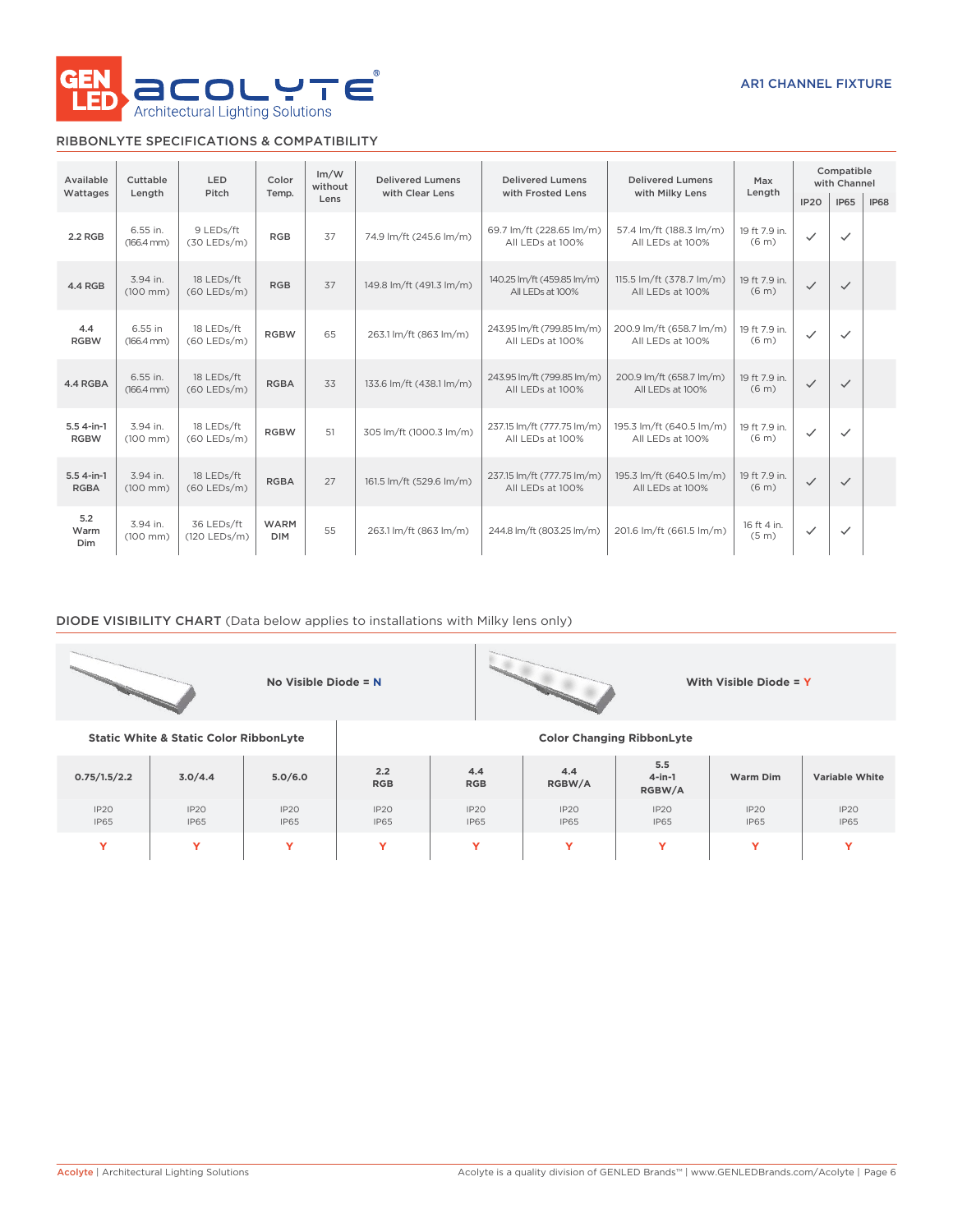

# AVAILABLE DRIVERS

#### NON-DIMMING ELECTRONIC DRIVERS LUTRON HI-LUME DRIVERS



30W, 60W, 96W Non-Dimming Electronic Class 2 Drivers

Part No.: • DRVW2430 (30 Watt) • DRVW2460 (60 Watt)

• DRVW2496 (96 Watt)

Output Voltage: 24 V Voltage Range: 120-277 VAC IP Rating: Dry or Damp UL Listed





60W, 96W, 150W, 300W ELV/MLV Dimmable Drivers

Part No.:

- DRVW2460ELVMLV (60 Watt)
- DRVW2496ELVMLV (96 Watt)
- DRVW24150ELVMLV (150 Watt)
- DRVW24300ELVMLV (300 Watt)

Line Voltage Dimmable Drivers Output Voltage: 24 V Voltage Range: 100-277 VAC IP Rating: IP67 Dimmable UL, CE, and CSA Listed



240W, 320W Non-Dimming Electronic Drivers

Part No.: • DRVW24240 (240 Watt) • DRVW24320 (320 Watt)

Output Voltage: 24 V Voltage Range: 90-305 VAC IP Rating: Dry or Damp UL Recognized



40W Lutron Hi-Lume 1% Dimming Class 2 Drivers

Part No.: • DRVLUT24403W (40 Watt, 3-wire) • DRVLUT24402W (40 Watt, 2-wire)

Output Voltage: 24 V Voltage Range: 120-277 VAC (3-wire model) or 120V (2-wire model) IP Rating: Dry or Damp Dimmable using 2-wire forward phase, 3-wire+G or digital EcoSystem UL Listed



#### LUTRON Skylark Contour Dimmer

Part No.: TRIDIMSKY Width: 2.94 in (75 mm) Length: 4.69 in (120 mm) Depth: 0.30 in (7.6 mm)

- Single pole and 3-way versions
- Compatible with Acolyte MLV drivers
- Slide adjusts brightness and On/Off control
- 30 mA max control current
- Available in white finish



#### LUTRON NOVA-T Dimmer

Part No.: TRIDIMNOVA Width: 2.75 in (70 mm) Length: 4.56 in (116 mm) Depth: 0.30 in (7.6 mm)

- Slide adjusts brightness and On/Off control
- 30 mA max control current
- Available in white finish



#### LUTRON DIVA Dimmer

Part No.: TRIDIMDIVA (With Locator Light) TRIDIMDIVAL Width: 2.94 in (75 mm) Length: 4.69 in (120 mm) Depth: 0.30 in (7.6 mm)

- Large paddle switch with a captive linear-slide dimmer
- 30 mA max control current
- Available in white finish
- Available with locator light which glows green when the switch is off

Note: For more options, please reference the Optional Dimmer List on Acolyte product website page.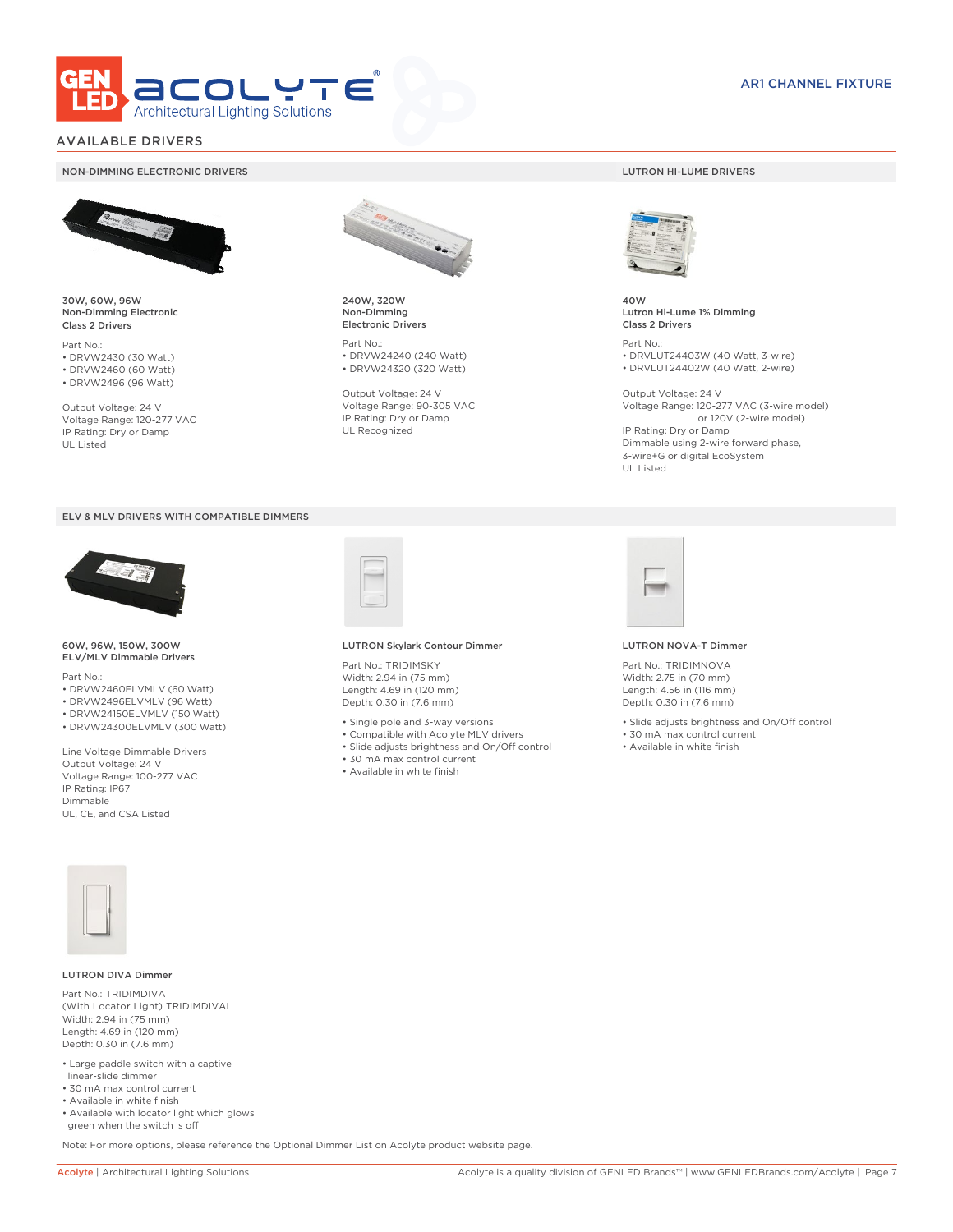

# AVAILABLE DRIVERS / CONTROLLERS AND DIMMING OPTIONS / WIRE GAUGE CHART

## 0-10V DRIVERS AND DIMMERS **DIMMING MODULE**



0-10V Dimmable Waterproof Drivers

96W Part No.: DRVW249610P 288W Part No.: DRVW2428810P Output Voltage: 24 V (+/- 0.5V) Voltage Range: 100-277 VAC Environmental Rating: UL Wet Location UL Listed



Module

DMX CONTROLLER AND PART NUMBER - FOR COLOR CHANGING VERSIONS

# LUTRON DIVA Dimmer

 linear-slide dimmer • 30 mA max control current • Available in white finish

Part No.: LVDIMDIVA Width: 2.94 in (75 mm) Length: 4.69 in (120 mm) Depth: 0.30 in (7.6 mm) • Compatible with 0-10 V Dimming

- 
- Large paddle switch with a captive • Compatible with 0-10 V Dimming Module
	- Slide adjusts brightness and On/Off control

LUTRON NOVA-T Dimmer Part No.: LVDIMNOVA Width: 2.75 in (70 mm) Length: 4.56 in (116 mm) Depth: 0.30 in (7.6 mm)

- 30 mA max control current • Available in white finish
	-



#### Variable White Dimming Module

Part No.: VWDIMMOD

• 1 dimming module required per 30 ft (9.1 m) • This product is only compatible with Variable White RibbonLyte, not Variable White Amber or Variable White Red. Works with any 0-10V dimmers to provide CCT change with one dimmer and brightness change with the other.

Note: Max length before additional power is introduced



GLASS TOUCH WALL CONTROLLER Part Number: AWCRGBWW AWCVWW



4 CHANNEL WATERPROOF DMX INTERFACE Part Number: DMXINFWLCD4



1 ZONE WALL CONTROLLER Part Number: DMXCTRLG



5 CHANNEL DMX INTERFACE Part Number: DMXINFLCD5



5 ZONE WALL CONTROLLER Part Number: DMXCTRL



DMX OPTO SPLITTER Part Number: DMXOS8



10 ZONE WALL CONTROLLER Part Number: DMXCTRLD

| DRIVER AND RIBBONLYTE AT FULL LOAD |          |        |      |           |      |        |      |        |                |        |      |        |      |        |                |        |
|------------------------------------|----------|--------|------|-----------|------|--------|------|--------|----------------|--------|------|--------|------|--------|----------------|--------|
| Wattages                           | 60<br>30 |        |      | 96<br>150 |      |        | 200  |        | 240            |        | 300  |        | 320  |        |                |        |
| Wire<br>Gauge                      | Feet     | Meters | Feet | Meters    | Feet | Meters | Feet | Meters | Feet           | Meters | Feet | Meters | Feet | Meters | Feet           | Meters |
|                                    |          |        |      |           |      |        |      |        |                |        |      |        |      |        |                |        |
| <b>24 AWG</b>                      | 14       | 4.27   | 9    | 2.74      | 5.5  | 1.68   | 3.75 | 1.14   | 2.75           | 0.84   | 2.25 | 0.69   | 1.75 | 0.53   | 1.75           | 0.53   |
| 22 AWG                             | 22       | 6.71   | 14   | 4.27      | 9    | 2.74   | 5.75 | 1.75   | 4.5            | 1.37   | 3.5  | 1.07   | 2.75 | 0.84   | 2.75           | 0.84   |
| 20 AWG                             | 35       | 10.67  | 23   | 7.01      | 14   | 4.27   | 9    | 2.74   | $\overline{7}$ | 2.13   | 5.75 | 1.75   | 4.5  | 1.37   | 4.25           | 1.30   |
| <b>18 AWG</b>                      | 56       | 17.07  | 37   | 11.28     | 23   | 7.01   | 15   | 4.57   | 11             | 3.35   | 9    | 2.74   | 7.5  | 2.29   | $\overline{7}$ | 2.13   |
| <b>16 AWG</b>                      | 90       | 27.44  | 60   | 18.29     | 37   | 11.28  | 24   | 7.32   | 18             | 5.49   | 15   | 4.57   | 12   | 3.66   | 11             | 3.35   |
| <b>14 AWG</b>                      | 142      | 43.29  | 95   | 28.96     | 59   | 17.99  | 38   | 11.59  | 28             | 8.54   | 23   | 7.01   | 19   | 5.79   | 17             | 5.18   |
| <b>12 AWG</b>                      | 226      | 68.90  | 151  | 46.04     | 94   | 28.66  | 60   | 18.29  | 45             | 13.72  | 37   | 11.28  | 30   | 9.15   | 28             | 8.54   |
| <b>10 AWG</b>                      | 360      | 109.76 | 240  | 73.17     | 150  | 45.73  | 96   | 29.27  | 72             | 21.95  | 60   | 18.29  | 48   | 14.63  | 45             | 13.72  |
| 8 AWG                              | 574      | 175.00 | 381  | 116.16    | 239  | 72.87  | 153  | 46.65  | 115            | 35.06  | 95   | 28.96  | 76   | 23.17  | 71             | 21.65  |